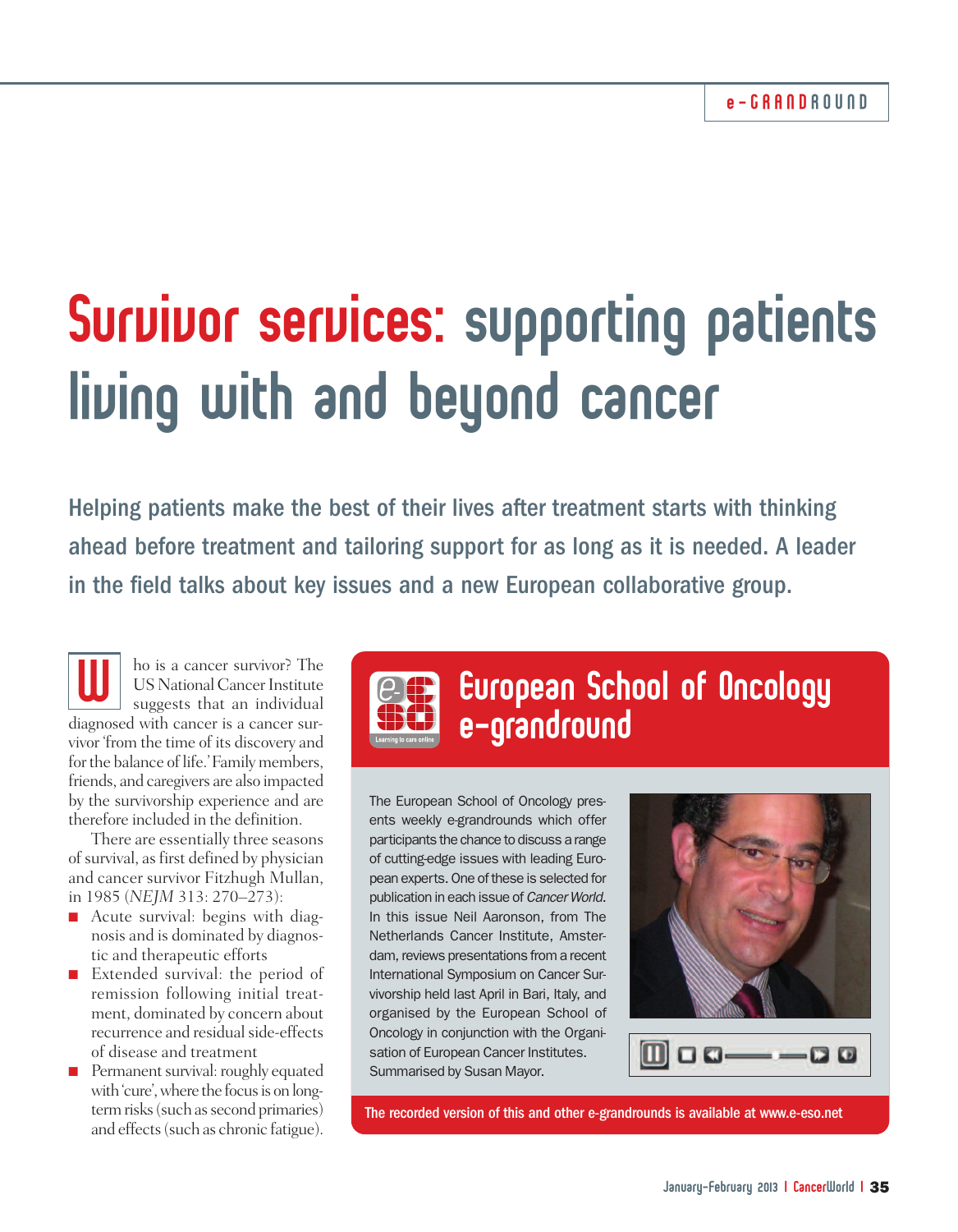I would add a further season:

■ Palliative treatment and care/end of life.

The definition of cancer survivorship is important because it defines the target population: does it include only individuals who are 10 years out from their diagnosis of treatment, or also those who are five years – or even one year – out? It also has implications for the focus of care and research: is the emphasis on acute orlong-termsequelae, on physical or psychosocial sequelae? It also affects the type of rehabilitation efforts that may be needed.

#### Growing numbers

Cancer survivors are a growing population, particularly in the developed world, where trends in cancer incidence and mortality in both men and women from 1975 to 2005/10 clearly show increasing incidence and decreasing mortality rates. Cancer incidence is lower in developing countries but mortality is higher. You could argue that cancer is an acute disease with a fatal outcome in developing countries, whereas in developed countries of the world it is becoming more of a chronic disease, increasing the number of survivors. There were around 29 million cancer survivors worldwide in 2008. Twelve million of them were in the US – up from around 3 million in 1971.

About half of people with cancer are diagnosed at the age of 65 or older. This is important because there were 500 million people aged 65 or older worldwide in 2006 and the estimate is this will grow to 1 billion people in 2030. Because so many cancers are diagnosed relatively late in life, many cancer survivors will die of causes other than cancer. Figures show that older survivors of breast cancer are more likely to die of cardiovascular disease than breast cancer (*Breast Cancer Res* 2011, 13:R64) and men who have survived prostate cancer for at least 15 years are more likely to die of causes other than prostate cancer (*Prostate Cancer P D* 2012, 15:106–110). Survivors of testicular cancer diagnosed and treated before the age of 35 have a 1.7-fold higher risk of dying of circulatory disorders compared to their general population peers (*JNCI* 2007, 99:533–544), while an Australian study showed that cancer survivors are 50% more likely to die of non-cancer causes than the general population (*Cancer Cause Control* 2006, 17:287–297).

Successful cancer treatment does not necessarily mean the end of the effect of the disease. Cancer survivors are at risk for late effects, including: disease recurrence/new cancer; cardiovascular disease; endocrine dysregulation; obesity; diabetes; osteoporosis; upper/lower quadrant mobility and functional limitations; and functional decline leading to disability (*Cancer Epidemiol Biomarkers Prev* 2007, 16:566–571).

At the ESO–OECI International Symposium on Cancer Survivorship, held in Bari, Italy, April 2012, Wendy Makin, from the Christie Cancer Centre, in Manchester, UK, pointed out that chronic survivorship conditions are determined by the type and site of cancer, treatment factors, and patient factors. For CNS [central nervous system] cancers, the late effects are largely endocrine and cognitive in nature. Head and neck cancer patients may have dental, speech and swallowing problems. In patients with breast cancer, long-term problems include cardiotoxicity, pain and lymphoedema, while cancers in the pelvic region are associated with bowel, bladder, sexual and fertility issues. These are all in addition to the 'general effects of cancer', which include fatigue, pain, bone loss and changed body image.

Many patients learn to live with,

and adjust to, their limitations over time. Some continue to have chronic problems associated with their cancer, some may encounter new problems such aslate toxicity, and they may experience a decrease in quality of life over time, which is compounded by the effects of getting older and by comorbidities that may develop. Yet despite all these challenges, many survivors report enjoying a good quality of life.

## Fatigue in survival

Fatigue is ranked as one of the most troublesome symptoms in cancer survival, by both patients and professionals, Ollie Minton, from St George's Hospital, London, explained at the symposium.In patients on treatment and in advanced disease, prevalence varies from 60% to 90%, depending on the definition. After successful treatment for cancer, many patients suffer chronic fatigue – i.e. fatigue that lasts at least three months.Assessing fatigue can be tricky, because it is ubiquitous and many people in the general population report tiredness. There are more than 20 tools for assessing fatigue in oncology, but the most frequently used are the functional assessment of cancer therapy (FACT-F) – a scale that is used very widely in the US – and the EORTC QLQ-30 fatigue subscale, which is often used in Europe.

Three modalities are used to treat fatigue in cancer:

- Drugs, including haematopoietic growth stimulants and psychostimulants. Studies show a fairly robust effect of psychostimulants, but many patients do not want to take them and physicians do not want to prescribe them.
- Exercise. There has been a lot of interest in exercise as a way of dealing with fatigue complaints. Cumulative exercise programmes have been shown to be efficacious in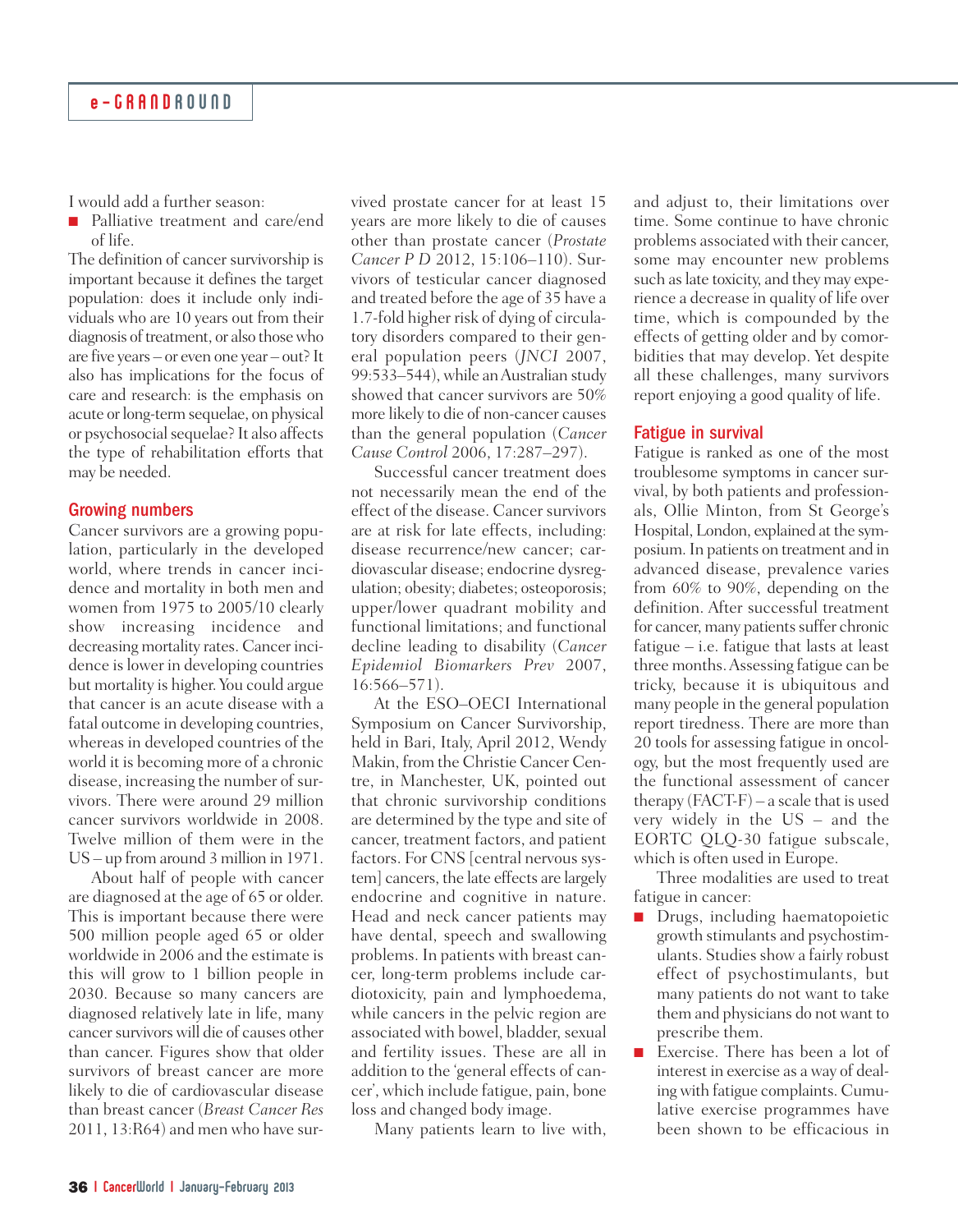# e-G RANDROUND



dealing with fatigue complaints, but the magnitude of the effect is relatively small.

■ Complex psychosocial and behavioural interventions. Cognitive behavioural, psycho-educational and supportive therapy can be helpful at group or individual levels.

In a Cochrane review of complex interventions in the treatment of cancerrelated fatigue, only seven out of 27 studies reviewed showed an overall reduction in fatigue. There is a clear need to better understand the mechanisms of fatigue in cancer survivors so that more targeted and effective treatments can be developed.

#### Interventions for psychological wellbeing

Depression is very common in cancer. Susanne Dalton, of the Danish Cancer Society Research Centre in Copenhagen, reported on a population-based

investigation of more than 600,000 cancer patients linking cancer registry data to psychiatric hospitalisation records in Denmark for the years 1973–2003. One-year follow-up showed the relative risk of being hospitalised for depression was twice as great among cancer patients as among the general population (*JCO* 2009, 27:1440–45). There continued to be a 40% increase in the risk of hospitalisation for depression from one to four years after diagnosis.

This is just the tip of the iceberg, she suggested, because relatively fewpatients with cancer develop major depression compared to other psychological problems. A review of 70 studies including more than 10,000 oncology and haematology patients showed depression in 16%, adjustment disordersin 20%, and anxiety disorders in 10%, with 30–40% patients suffering a combination of mood disorders (*Lancet Oncol* 2011, 12:160–174).

The most recent review of psychological support interventions (CA Cancer *J Clin* 2008, 58:214–230) showed that a variety of cognitive-behavioural, relaxation and other types of psycho-educational treatments are effective in reducing anxiety and depression. The benefit appeared similar for all patients, regardless of their type of cancer, but most of the studies were underpowered for subanalysis, and men and patients from ethnic minorities were underrepresented. Few studies have looked at interventions beyond the primary tumour phase, so there is very little evidence base for their efficacy in cancer survivors.

# Employment and work-related issues

Anja Mehnert, of the University Medical Centre Hamburg-Eppendorf, in Germany, reported that about twothirds of people who have had cancer return to work, ranging from 25% to more than 90%. In studies, approximately half of cancer survivors reduced their work schedule, at least temporarily; slightly more than half reported a change in their occupational role; and 25% reported a reduction in their physical or mental work ability or performance levels.

Barriers to returning to work can be work related, including a non-supportive work environment, manual work and physically demanding work, and perceived or actual employer discrimination. Demographic barriers include older age, female gender and lower education levels (*Psycho-Oncol* 2002, 11:124–131; *Acta Oncol* 2007, 46:446–451; *JAMA* 2009, 301:753– 762; *Psycho-Oncol* 2010, 19:115–124; *J Cancer Surviv* 2010, 4:415–437; *Crit Rev Oncol Hematol* 2011, 77:109– 130). Cancer- and treatment-related barriers include having a poor prognosis or advanced tumour stage. There is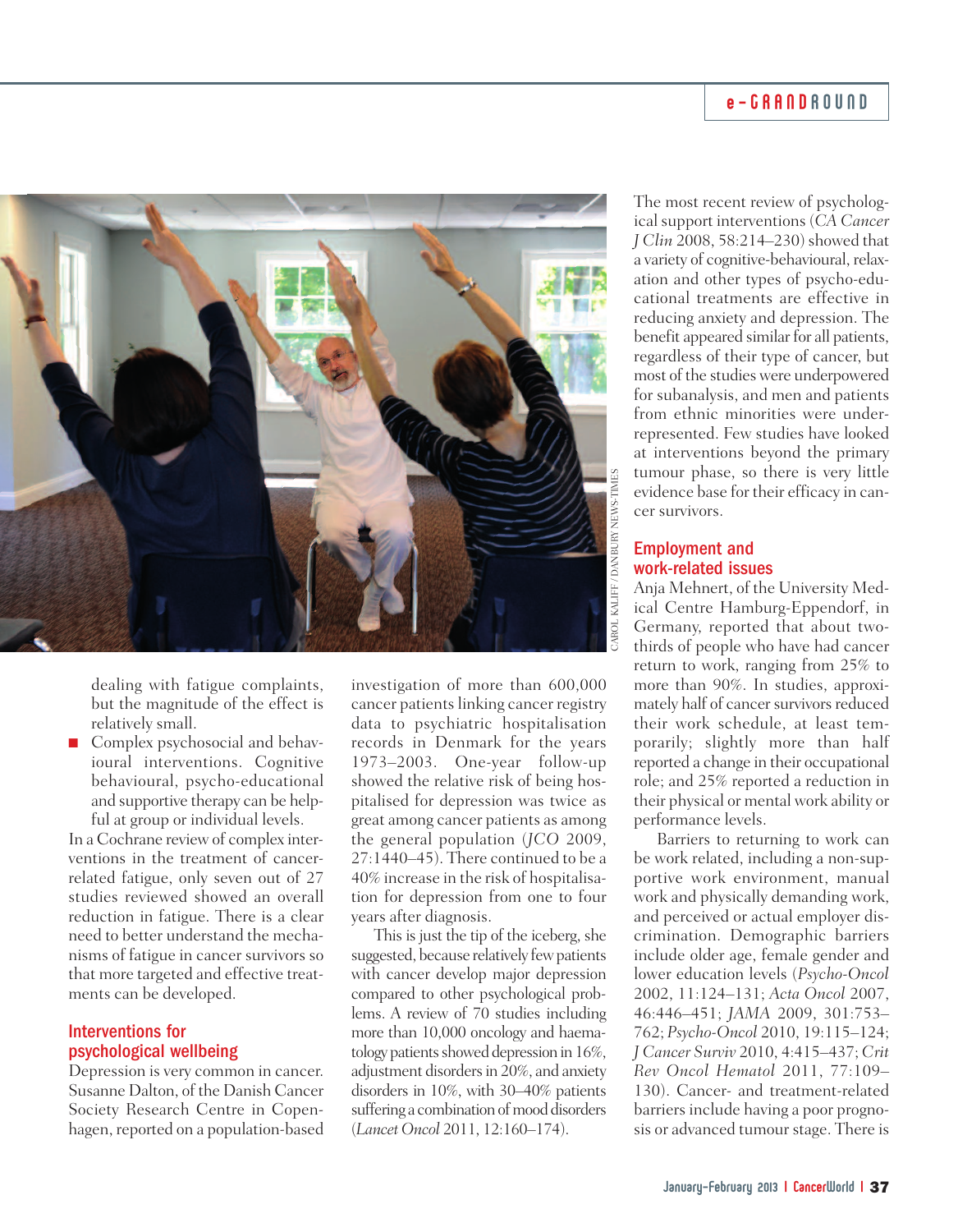# e -GRAND ROUND

a common misconception that patients with metastatic disease no longer want to work, whereas many of them do want to. Other barriers include extensive surgery, endocrine therapy, poor overall health and disability, persistent fatigue and the presence of comorbid conditions and depression.

As part of rehabilitation, patients should undergo assessment and evaluation of work-related skills and demands. Other helpful interventions

include: improvement of physical fitness and psychosocial functioning, skills training, occupational counselling and motivational training.A key element is to ensure that co-workers and employers understand what it is to be a cancer survivor, and that these are normal people returning to their normal jobs who have gone through an episode in their lives(*Cochrane Database Syst Rev* 2011, CD007569).

## Behavioural changes after cancer

Cancer survivors are at greater risk for second cancers and other comorbid conditions.As a healthy lifestyle is associated with better health and reduced risk for a number of health problems, survivors are often encouraged to make healthy lifestyle changes after completing treatment. Kevin Stein, from theAmerican Cancer Society's Behavioral Research Center, outlined guidelines for healthy living, involving diet and physical activity, that have been issued by several organisations. The recommendations are for a diet high in plant foods, focusing on fruit, vegetables and wholegrain, avoiding red and processed meats, and avoiding highfat and high-calorie foods.

Cancer survivors are now recommended to avoid inactivity, and to return to normal activities as soon as

possible after diagnosis. This is a major change from seven or eight years ago, when patients were advised to take it easy when tired. As for the general population, survivors should aim to exercise for at least 150 minutes per week – for half an hour on at least five days a week, preferably seven days a week – and also to include strength exercises for at least two days a week.

Weight gain, overweight and obesity are problems for the general population,



and it is no different for cancer patients. The recommendations are similar: to eat less fatty foods and to exercise. But there is a caution here: women who have undergone chemotherapy for breast cancer often gain weight, and the evidence base suggests that weightloss and exercise protocolswill not necessarily lead to actual weight loss in this group.

A significant proportion of cancer survivors continue to smoke after being diagnosed and treated for cancer, with the highest rates among lung cancer and bladder cancer survivors. There have been only about five randomised clinical trials of smoking cessation programmes directed specifically at cancer patients, and all but one (*Cancer Epidemiol Biomarkers Prev* 1993, 2:261–270) found no significant effect on smoking rates. This

is an area that obviously needs additional attention and research.

All areas of lifestyle change – diet, exercise and smoking cessation – can have an impact on important health outcomes including depression, fatigue, adverse body composition, functional decline and comorbidity. But there are many challenges to successful behaviour change: persistent symptoms and side-effects can get in the way of people being ready to make

> changes. The time, cost and access to new lifestyle behaviours are things that affect all of us when we try to change, and it is no different for cancer survivors. Survivors will be in different stages of readiness for change; some will have had a very unhealthy lifestyle, and therefore any recommendations will be taken on relatively slowly, whereas others will already be actively involved in changing their lifestyle and can be supported in doing so. Social

support issues, lack of knowledge among providers about what to recommend, and setting unrealistic goals can have a negative effect on the outcomes that we wish to achieve.

#### Emerging models of cancer survivorship care and rehabilitation

In a paper published in March 2012, Catherine Alfano, deputy director of the Office of Cancer Survivorship at the US National Cancer Institute, outlined a comprehensive rehabilitation model that emphasises a joint focus on optimising functional status and quality of life.

Thismodel addresses pre-existing or treatment-related comorbidities, treats chronic effects of treatment, reduces the risk for late effects, and promotes self-management and healthy behaviour. It aims to prevent future problems,